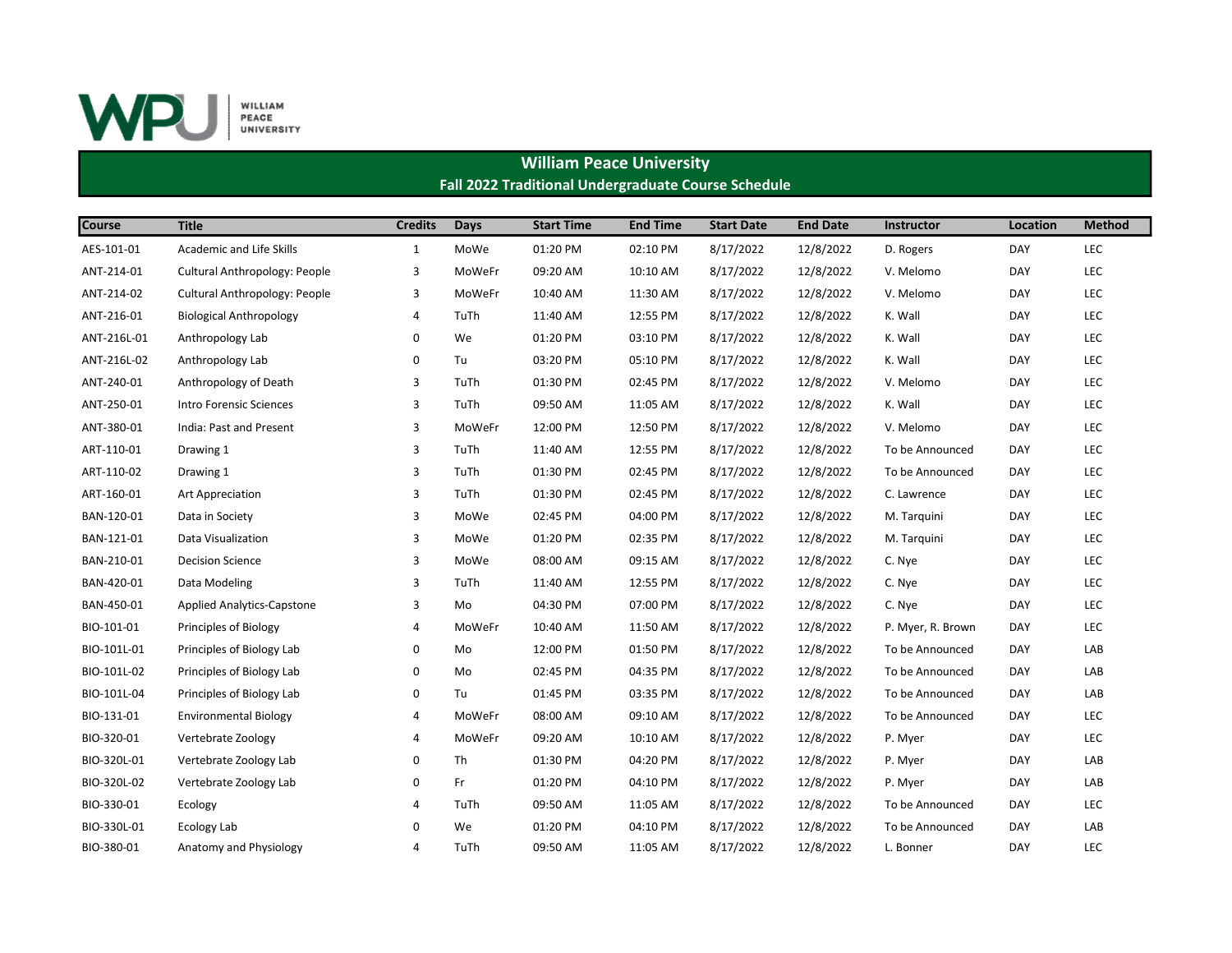| Fall 2022 Traditional Undergraduate Course Schedule |                                       |                |             |                   |                 |                   |                 |                    |            |               |  |
|-----------------------------------------------------|---------------------------------------|----------------|-------------|-------------------|-----------------|-------------------|-----------------|--------------------|------------|---------------|--|
| <b>Course</b>                                       | <b>Title</b>                          | <b>Credits</b> | <b>Days</b> | <b>Start Time</b> | <b>End Time</b> | <b>Start Date</b> | <b>End Date</b> | <b>Instructor</b>  | Location   | <b>Method</b> |  |
| BIO-380L-01                                         | Anatomy and Physiology Lab            | 0              | Tu          | 01:30 PM          | 04:20 PM        | 8/17/2022         | 12/8/2022       | L. Bonner          | DAY        | LAB           |  |
| BIO-380L-02                                         | Anatomy and Physiology Lab            | 0              | We          | 01:20 PM          | 04:10 PM        | 8/17/2022         | 12/8/2022       | L. Bonner          | DAY        | LAB           |  |
| BIO-440-01                                          | <b>Evolutionary Biology</b>           | 4              | MoWeFr      | 12:00 PM          | 01:10 PM        | 8/17/2022         | 12/8/2022       | P. Myer            | <b>DAY</b> | LEC           |  |
| BIO-460-01                                          | Genetics                              | 4              | TuTh        | 11:40 AM          | 12:55 PM        | 8/17/2022         | 12/8/2022       | R. Brown           | DAY        | LEC           |  |
| BIO-460L-01                                         | Genetics Lab                          | 0              | Tu          | 01:30 PM          | 04:20 PM        | 8/17/2022         | 12/8/2022       | R. Brown           | DAY        | LAB           |  |
| BIO-460L-02                                         | Genetics Lab                          | $\pmb{0}$      | Th          | 01:30 PM          | 04:20 PM        | 8/17/2022         | 12/8/2022       | R. Brown           | DAY        | LAB           |  |
| BIO-498-01                                          | Independent Research in Biology I     | $\overline{2}$ |             |                   |                 | 8/17/2022         | 12/8/2022       | P. Myer, L. Bonner | DAY        | LEC           |  |
| BSA-160-01                                          | Global Business Environment           | 3              | MoWeFr      | 08:00 AM          | 08:50 AM        | 8/17/2022         | 12/8/2022       | S. Holsonback      | DAY        | LEC           |  |
| BSA-160-02                                          | <b>Global Business Environment</b>    | 3              | TuTh        | 11:40 AM          | 12:55 PM        | 8/17/2022         | 12/8/2022       | M. Wang            | <b>DAY</b> | LEC           |  |
| BSA-211-01                                          | <b>Princ of Microeconomics</b>        | 3              | MoWeFr      | 09:20 AM          | 10:10 AM        | 8/17/2022         | 12/8/2022       | S. Holsonback      | <b>DAY</b> | LEC           |  |
| BSA-212-01                                          | <b>Princ of Macroeconomics</b>        | 3              | MoWeFr      | 01:20 PM          | 02:10 PM        | 8/17/2022         | 12/8/2022       | S. Holsonback      | <b>DAY</b> | LEC           |  |
| BSA-220-01                                          | Personal Finance                      | $\mathbf{1}$   | MoWe        | 10:40 AM          | 11:30 AM        | 8/17/2022         | 12/8/2022       | S. Holsonback      | DAY        | LEC           |  |
| BSA-221-01                                          | <b>Financial Accounting</b>           | 3              | MoWeFr      | 09:20 AM          | 10:10 AM        | 8/17/2022         | 12/8/2022       | M. Wang            | <b>DAY</b> | LEC           |  |
| BSA-222-01                                          | <b>Managerial Accounting</b>          | 3              | MoWeFr      | 10:40 AM          | 11:30 AM        | 8/17/2022         | 12/8/2022       | M. Wang            | <b>DAY</b> | LEC           |  |
| BSA-250-01                                          | Human Resources Management            | 3              | TuTh        | 11:40 AM          | 12:55 PM        | 8/17/2022         | 12/8/2022       | M. Polt            | DAY        | LEC           |  |
| BSA-270-01                                          | <b>Business Law</b>                   | 3              | MoWeFr      | 01:20 PM          | 02:10 PM        | 8/17/2022         | 12/8/2022       | M. Polt            | <b>DAY</b> | LEC           |  |
| BSA-295-01                                          | Special Topics-DECA Challenge         | 1              | Tu          | 03:20 PM          | 04:10 PM        | 8/17/2022         | 12/8/2022       | M. Wang            | DAY        | LEC           |  |
| BSA-295HL-01                                        | Sp TopHonors: DECA Challenge          | $\mathbf{1}$   | Tu          | 03:20 PM          | 04:10 PM        | 8/17/2022         | 12/8/2022       | M. Wang            | <b>DAY</b> | LEC           |  |
| BSA-325-01                                          | Corporate Finance                     | 3              | TuTh        | 11:40 AM          | 12:55 PM        | 8/17/2022         | 12/8/2022       | S. Holsonback      | <b>DAY</b> | LEC           |  |
| BSA-346-01                                          | Mgmt/Organizational Behavior          | 3              | MoWeFr      | 10:40 AM          | 11:30 AM        | 8/17/2022         | 12/8/2022       | H. Gailor          | <b>DAY</b> | LEC           |  |
| BSA-347-01                                          | <b>Total Compensation and Rewards</b> | 3              | MoWe        | 02:45 PM          | 04:00 PM        | 8/17/2022         | 12/8/2022       | M. Polt            | DAY        | LEC           |  |
| BSA-359-01                                          | Learning/Training/Facilitation        | 3              | TuTh        | 09:50 AM          | 11:05 AM        | 8/17/2022         | 12/8/2022       | H. Gailor          | <b>DAY</b> | LEC           |  |
| BSA-370-01                                          | Sports Law                            | 3              | TuTh        | 08:00 AM          | 09:15 AM        | 8/17/2022         | 12/8/2022       | E. Treadwell       | DAY        | LEC           |  |
| BSA-385-01                                          | Sport Management                      | 3              | MoWeFr      | 12:00 PM          | 12:50 PM        | 8/17/2022         | 12/8/2022       | R. Huber           | <b>DAY</b> | LEC           |  |
| BSA-391-01                                          | Spotlight-Sales Train Bootcamp        | $\mathbf{1}$   | FrSa        |                   |                 | 9/22/2022         | 9/24/2022       | To be Announced    | DAY        | <b>LEC</b>    |  |
| BSA-391HL-01                                        | Spotlight-Sales Train Bootcamp        | 1              | FrSa        |                   |                 | 9/22/2022         | 9/24/2022       | To be Announced    | DAY        | LEC           |  |
| BSA-395-01                                          | Spec Top: Operations Mgmt             | 3              | TuTh        | 01:30 PM          | 02:45 PM        | 8/17/2022         | 12/8/2022       | M. Polt            | <b>DAY</b> | LEC           |  |
| BSA-495-01                                          | Spec Topics-Cases in Mgmt             | 3              | TuTh        | 09:50 AM          | 11:05 AM        | 8/17/2022         | 12/8/2022       | S. Holsonback      | DAY        | LEC           |  |
| BSA-499-01                                          | <b>Business Policy</b>                | 3              | TuTh        | 01:30 PM          | 03:10 PM        | 8/17/2022         | 12/8/2022       | C. Nye             | <b>DAY</b> | LEC           |  |
| CHE-111-01                                          | <b>General Chemistry I</b>            | 4              | MoWeFr      | 08:00 AM          | 09:10 AM        | 8/17/2022         | 12/8/2022       | H. Lusic           | <b>DAY</b> | LEC           |  |
| CHE-111L-01                                         | General Chemistry I Lab               | 0              | Tu          | 01:30 PM          | 03:20 PM        | 8/17/2022         | 12/8/2022       | H. Lusic           | DAY        | LAB           |  |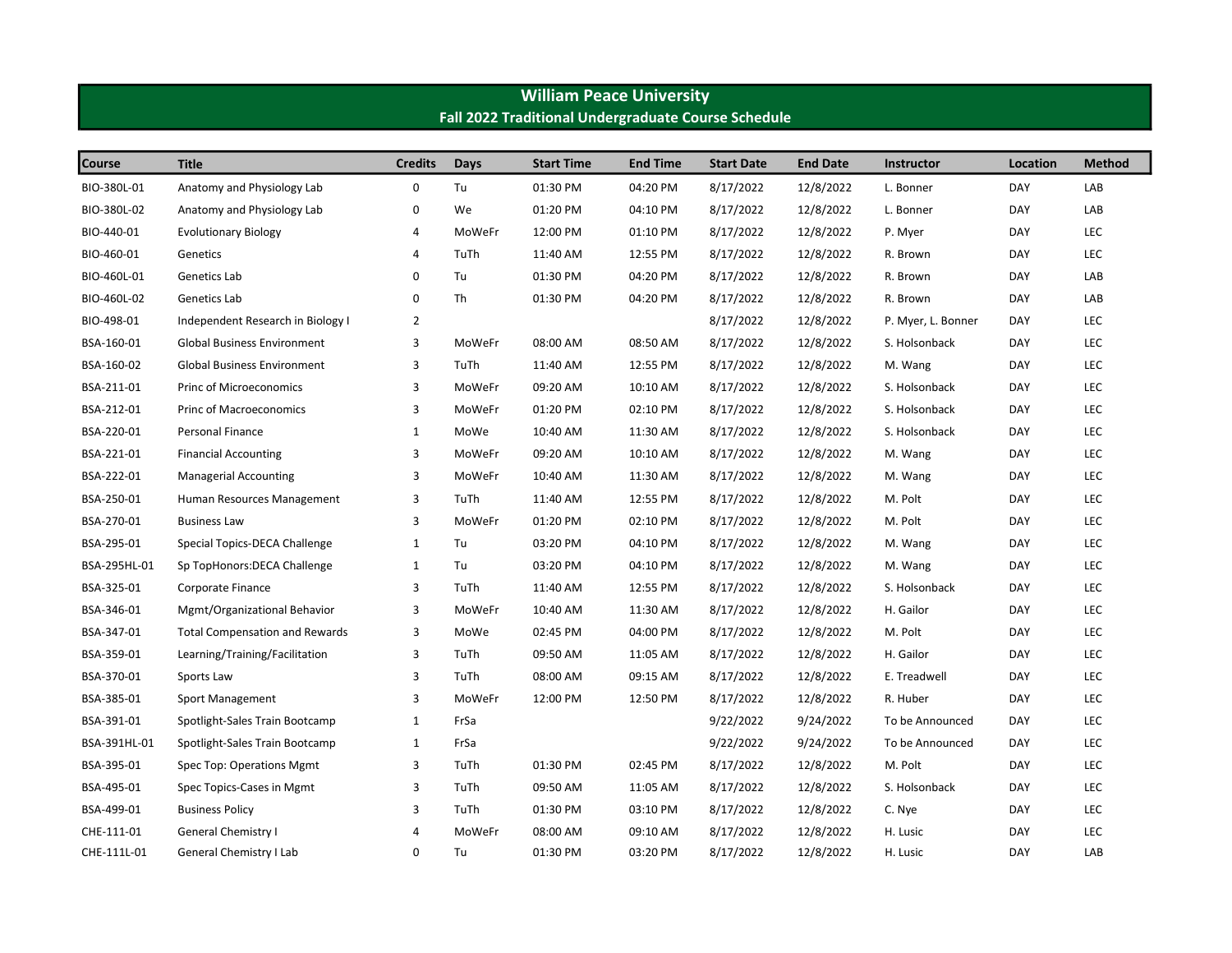| Fall 2022 Traditional Undergraduate Course Schedule |                                   |                |             |                   |                 |                   |                 |                 |            |               |  |
|-----------------------------------------------------|-----------------------------------|----------------|-------------|-------------------|-----------------|-------------------|-----------------|-----------------|------------|---------------|--|
| <b>Course</b>                                       | <b>Title</b>                      | <b>Credits</b> | <b>Days</b> | <b>Start Time</b> | <b>End Time</b> | <b>Start Date</b> | <b>End Date</b> | Instructor      | Location   | <b>Method</b> |  |
| CHE-111L-02                                         | General Chemistry I Lab           | $\pmb{0}$      | We          | 01:20 PM          | 03:10 PM        | 8/17/2022         | 12/8/2022       | H. Lusic        | DAY        | LAB           |  |
| CHE-111L-03                                         | General Chemistry I Lab           | 0              | Th          | 01:30 PM          | 03:20 PM        | 8/17/2022         | 12/8/2022       | E. Broadhead    | DAY        | LAB           |  |
| CHE-211-01                                          | Organic Chemistry I               | $\overline{4}$ | MoWeFr      | 10:40 AM          | 11:30 AM        | 8/17/2022         | 12/8/2022       | H. Lusic        | <b>DAY</b> | <b>LEC</b>    |  |
| CHE-211L-01                                         | Organic Chemistry I Lab           | 0              | Mo          | 01:20 PM          | 04:10 PM        | 8/17/2022         | 12/8/2022       | H. Lusic        | <b>DAY</b> | LAB           |  |
| COM-101-01                                          | <b>Public Speaking</b>            | 3              | MoWeFr      | 09:20 AM          | 10:10 AM        | 8/17/2022         | 12/8/2022       | M. Maguire      | DAY        | LEC           |  |
| COM-101-02                                          | <b>Public Speaking</b>            | 3              | MoWeFr      | 01:20 PM          | 02:10 PM        | 8/17/2022         | 12/8/2022       | To be Announced | DAY        | LEC           |  |
| COM-101-03                                          | <b>Public Speaking</b>            | 3              | TuTh        | 09:50 AM          | 11:05 AM        | 8/17/2022         | 12/8/2022       | To be Announced | DAY        | LEC           |  |
| COM-101-04                                          | <b>Public Speaking</b>            | 3              | TuTh        | 11:40 AM          | 12:55 PM        | 8/17/2022         | 12/8/2022       | To be Announced | DAY        | LEC           |  |
| COM-101HL-01                                        | <b>Public Speaking Honors Lab</b> | $\mathbf{1}$   | Mo          | 10:40 AM          | 11:30 AM        | 8/17/2022         | 12/8/2022       | R. Christman    | DAY        | LEC           |  |
| COM-105-01                                          | The Peace Times                   | $\mathbf 1$    | We          | 12:00 PM          | 12:50 PM        | 8/17/2022         | 12/8/2022       | M. Maguire      | DAY        | LEC           |  |
| COM-200-01                                          | Media and Culture                 | 3              | TuTh        | 09:50 AM          | 11:05 AM        | 8/17/2022         | 12/8/2022       | M. Maguire      | DAY        | LEC           |  |
| COM-200-02                                          | Media and Culture                 | 3              | MoWeFr      | 12:00 PM          | 12:50 PM        | 8/17/2022         | 12/8/2022       | E. Treadwell    | DAY        | LEC           |  |
| COM-205-01                                          | The Peace Times                   | $\mathbf 1$    | We          | 12:00 PM          | 12:50 PM        | 8/17/2022         | 12/8/2022       | M. Maguire      | DAY        | LEC           |  |
| COM-220-01                                          | Design and Typography I           | 3              | TuTh        | 09:50 AM          | 11:05 AM        | 8/17/2022         | 12/8/2022       | To be Announced | DAY        | LEC           |  |
| COM-230-01                                          | <b>Media Writing</b>              | 3              | TuTh        | 11:40 AM          | 12:55 PM        | 8/17/2022         | 12/8/2022       | M. Maguire      | DAY        | LEC           |  |
| COM-240-01                                          | Intro to Public Relations         | 3              | TuTh        | 01:30 PM          | 02:45 PM        | 8/17/2022         | 12/8/2022       | E. Treadwell    | DAY        | LEC           |  |
| COM-270-01                                          | Digital Media Convergence         | 3              | MoWe        | 12:00 PM          | 01:15 PM        | 8/17/2022         | 12/8/2022       | R. Christman    | DAY        | LEC           |  |
| COM-270-02                                          | Digital Media Convergence         | 3              | MoWe        | 02:45 PM          | 04:00 PM        | 8/17/2022         | 12/8/2022       | R. Christman    | DAY        | LEC           |  |
| COM-300-01                                          | <b>Communication Research</b>     | 3              | MoWeFr      | 09:20 AM          | 10:10 AM        | 8/17/2022         | 12/8/2022       | E. Treadwell    | <b>DAY</b> | LEC           |  |
| COM-305-01                                          | The Peace Times                   | $\mathbf{1}$   | We          | 12:00 PM          | 12:50 PM        | 8/17/2022         | 12/8/2022       | M. Maguire      | <b>DAY</b> | LEC           |  |
| COM-311-01                                          | Interactive & Social Media        | 4              | MoWeFr      | 01:20 PM          | 02:30 PM        | 8/17/2022         | 12/8/2022       | M. Maguire      | DAY        | LEC           |  |
| COM-329-01                                          | Imaging                           | 3              | MoWeFr      | 12:00 PM          | 12:50 PM        | 8/17/2022         | 12/8/2022       | To be Announced | DAY        | LEC           |  |
| COM-390-01                                          | Multimedia Editing                | 3              | TuTh        | 03:20 PM          | 04:35 PM        | 8/17/2022         | 12/8/2022       | To be Announced | DAY        | LEC           |  |
| COM-405-01                                          | The Peace Times                   | $\mathbf{1}$   | We          | 12:00 PM          | 12:50 PM        | 8/17/2022         | 12/8/2022       | M. Maguire      | DAY        | LEC           |  |
| CRJ-201-01                                          | Intro to Criminal Justice         | $\overline{4}$ | MoWeFr      | 08:00 AM          | 09:10 AM        | 8/17/2022         | 12/8/2022       | E. Kusko        | DAY        | LEC           |  |
| CRJ-205-01                                          | Criminal Investigations I         | 3              | TuTh        | 01:30 PM          | 02:45 PM        | 8/17/2022         | 12/8/2022       | M. Alvarez      | DAY        | LEC           |  |
| CRJ-295-01                                          | Spec Topics-Human Trafficking     | 3              | TuTh        | 11:40 AM          | 12:55 PM        | 8/17/2022         | 12/8/2022       | M. Alvarez      | DAY        | LEC           |  |
| CRJ-305-01                                          | Criminal Investigations II        | 3              | TuTh        | 03:20 PM          | 04:35 PM        | 8/17/2022         | 12/8/2022       | M. Alvarez      | DAY        | LEC           |  |
| EDU-201-01                                          | Early Exp. Prospect Teachers      | 3              | MoWe        | 09:20 AM          | 10:35 AM        | 8/17/2022         | 12/8/2022       | J. Russell      | DAY        | LEC           |  |
| EDU-210-01                                          | <b>Instructional Technology</b>   | 3              | TuTh        | 08:00 AM          | 09:15 AM        | 8/17/2022         | 12/8/2022       | L. McClaren     | <b>DAY</b> | LEC           |  |
| EDU-260-01                                          | Literature in the Classroom       | 3              | TuTh        | 01:30 PM          | 02:45 PM        | 8/17/2022         | 12/8/2022       | R. Vincent      | <b>DAY</b> | LEC           |  |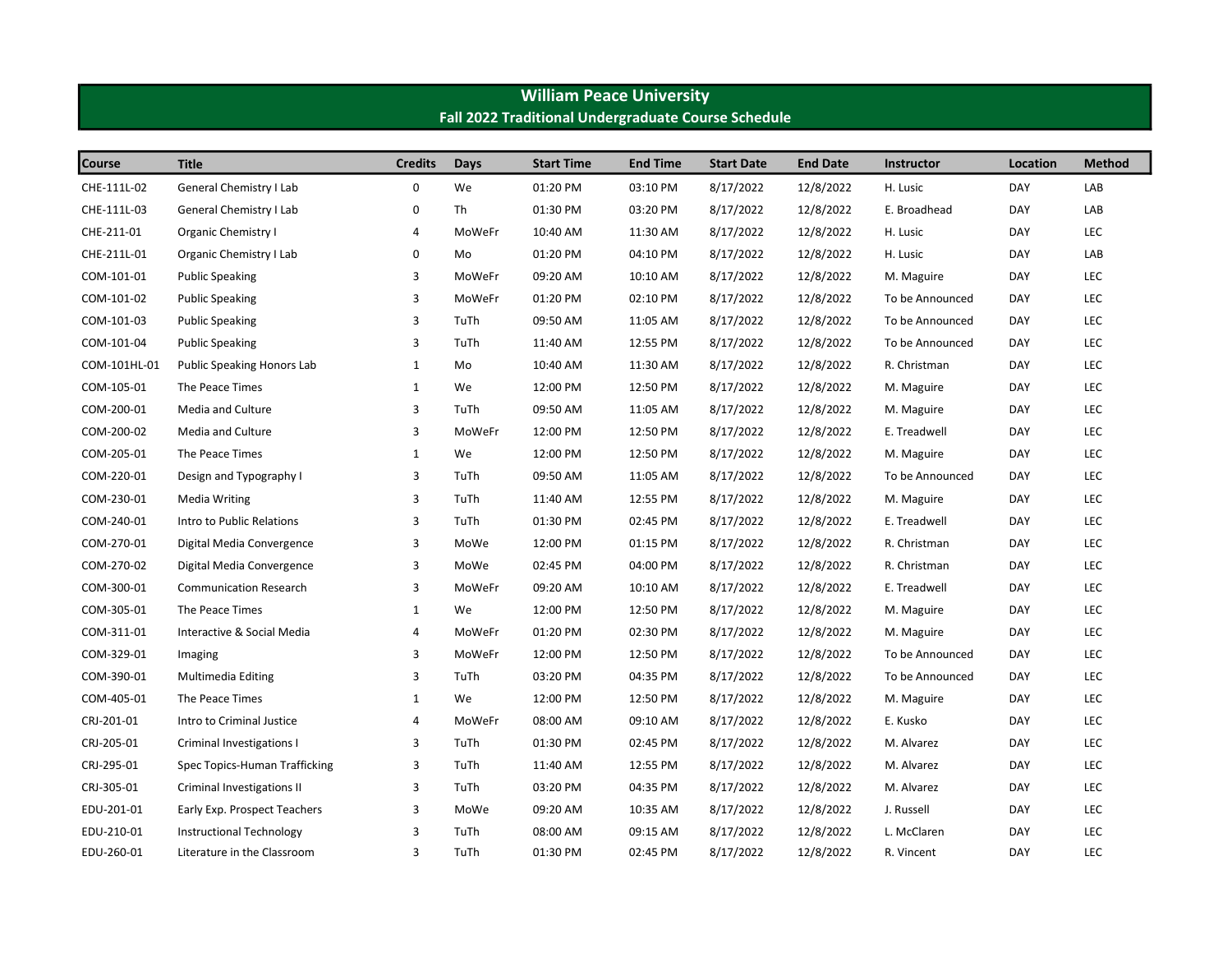| Fall 2022 Traditional Undergraduate Course Schedule |                                |                |               |                   |                 |                   |                 |                    |            |               |  |
|-----------------------------------------------------|--------------------------------|----------------|---------------|-------------------|-----------------|-------------------|-----------------|--------------------|------------|---------------|--|
| Course                                              | <b>Title</b>                   | <b>Credits</b> | Days          | <b>Start Time</b> | <b>End Time</b> | <b>Start Date</b> | <b>End Date</b> | <b>Instructor</b>  | Location   | <b>Method</b> |  |
| EDU-302-01                                          | <b>Literacy Methods I</b>      | 3              | TuTh          | 09:50 AM          | 11:05 AM        | 8/17/2022         | 12/8/2022       | R. Vincent         | DAY        | LEC           |  |
| EDU-304-01                                          | <b>Mathematics Methods</b>     | 3              | TuTh          | 11:40 AM          | 12:55 PM        | 8/17/2022         | 12/8/2022       | A. Bock            | DAY        | LEC           |  |
| EDU-354-01                                          | Classroom Assessment           | 3              | MoWe          | 10:40 AM          | 11:55 AM        | 8/17/2022         | 12/8/2022       | A. Bock            | DAY        | LEC           |  |
| EDU-441-01                                          | Practicum for Elementary Ed    | $\mathbf{1}$   |               |                   |                 | 8/17/2022         | 12/8/2022       | R. Vincent         | DAY        | LEC           |  |
| EDU-451-01                                          | Classroom Mmgt in the 21st Cen | 3              | MoWe          | 01:20 PM          | 02:35 PM        | 8/17/2022         | 12/8/2022       | A. Bock            | DAY        | LEC           |  |
| ENG-100-01                                          | <b>Fundamentals of Writing</b> | 3              | <b>MoWeFr</b> | 09:20 AM          | 10:10 AM        | 8/17/2022         | 12/8/2022       | W. Christy         | DAY        | LEC           |  |
| ENG-112-HY1                                         | Composition                    | 4              | TuTh          | 09:50 AM          | 11:05 AM        | 8/17/2022         | 12/8/2022       | J. Suchanec        | DAY        | <b>LEC</b>    |  |
| ENG-112-HY1                                         | Composition                    | 4              |               |                   |                 | 8/17/2022         | 12/8/2022       | J. Suchanec        | DAY        | <b>HYB</b>    |  |
| ENG-112-HY2                                         | Composition                    | $\overline{4}$ |               |                   |                 | 8/17/2022         | 12/8/2022       | D. Rogers          | DAY        | <b>HYB</b>    |  |
| ENG-112-HY2                                         | Composition                    | $\overline{4}$ | TuTh          | 11:40 AM          | 12:30 PM        | 8/17/2022         | 12/8/2022       | D. Rogers          | DAY        | LEC           |  |
| ENG-112-HY3                                         | Composition                    | 4              | MoWe          | 01:20 PM          | 02:10 PM        | 8/17/2022         | 12/8/2022       | E. Laskowski       | DAY        | <b>LEC</b>    |  |
| ENG-112-HY3                                         | Composition                    | 4              |               |                   |                 | 8/17/2022         | 12/8/2022       | E. Laskowski       | DAY        | <b>HYB</b>    |  |
| ENG-112-HY4                                         | Composition                    | 4              | MoWe          | 10:40 AM          | 11:30 AM        | 8/17/2022         | 12/8/2022       | W. Newhouse        | DAY        | LEC           |  |
| ENG-112-HY4                                         | Composition                    | 4              |               |                   |                 | 8/17/2022         | 12/8/2022       | W. Newhouse        | DAY        | <b>HYB</b>    |  |
| ENG-112-HY5                                         | Composition                    | 4              | TuTh          | 01:30 PM          | 02:20 PM        | 8/17/2022         | 12/8/2022       | C. Duncan          | DAY        | LEC           |  |
| ENG-112-HY5                                         | Composition                    | 4              |               |                   |                 | 8/17/2022         | 12/8/2022       | C. Duncan          | DAY        | <b>HYB</b>    |  |
| ENG-185-01                                          | Introduction to Creative Writi | 3              | TuTh          | 09:50 AM          | 11:05 AM        | 8/17/2022         | 12/8/2022       | C. Smith           | DAY        | LEC           |  |
| ENG-212-01                                          | British Literature After 1700  | 3              | MoWeFr        | 10:40 AM          | 11:30 AM        | 8/17/2022         | 12/8/2022       | E. Laskowski       | DAY        | LEC           |  |
| ENG-219-01                                          | Latin American Literature      | 3              | TuTh          | 11:40 AM          | 12:55 PM        | 8/17/2022         | 12/8/2022       | To be Announced    | DAY        | LEC           |  |
| ENG-220-01                                          | World Literature Before 1700   | 4              | MoWeFr        | 09:20 AM          | 10:30 AM        | 8/17/2022         | 12/8/2022       | C. Andersen        | DAY        | LEC           |  |
| ENG-225H-01                                         | Writing About Lit - Honors     | 4              | MoWeFr        | 12:00 PM          | 01:10 PM        | 8/17/2022         | 12/8/2022       | C. Andersen        | DAY        | LEC           |  |
| ENG-312-01                                          | Adv Topics in Writing          | 3              | MoWeFr        | 01:20 PM          | 02:10 PM        | 8/17/2022         | 12/8/2022       | W. Newhouse        | DAY        | LEC           |  |
| ENG-313-01                                          | Storytelling for Simulation    | 3              | TuTh          | 09:50 AM          | 11:05 AM        | 8/17/2022         | 12/8/2022       | W. Newhouse        | DAY        | LEC           |  |
| ENG-314-01                                          | <b>Professional Writing</b>    | 3              | TuTh          | 08:00 AM          | 09:15 AM        | 8/17/2022         | 12/8/2022       | J. Suchanec        | DAY        | LEC           |  |
| ENG-314-02                                          | <b>Professional Writing</b>    | 3              | TuTh          | 11:40 AM          | 12:30 PM        | 8/17/2022         | 12/8/2022       | C. Duncan          | DAY        | LEC           |  |
| ENG-316-01                                          | <b>Advanced Grammar</b>        | 3              | MoWeFr        | 09:20 AM          | 10:10 AM        | 8/17/2022         | 12/8/2022       | E. Laskowski       | DAY        | LEC           |  |
| ENG-400L-01                                         | <b>Writing Lab</b>             | $\mathbf 1$    |               |                   |                 | 8/17/2022         | 12/8/2022       | <b>B.</b> Rancourt | DAY        | <b>DIS</b>    |  |
| ENG-400L-02                                         | Writing Lab                    | $\mathbf{1}$   |               |                   |                 | 8/17/2022         | 12/8/2022       | <b>B.</b> Rancourt | DAY        | <b>DIS</b>    |  |
| ENG-400L-03                                         | <b>Writing Lab</b>             | $\mathbf{1}$   |               |                   |                 | 8/17/2022         | 12/8/2022       | <b>B.</b> Rancourt | DAY        | <b>DIS</b>    |  |
| ENG-400L-04                                         | <b>Writing Lab</b>             | $\mathbf 1$    |               |                   |                 | 8/17/2022         | 12/8/2022       | <b>B.</b> Rancourt | DAY        | <b>DIS</b>    |  |
| ENG-454-01                                          | Southern American Literature   | 3              | TuTh          | 01:30 PM          | 02:45 PM        | 8/17/2022         | 12/8/2022       | W. Newhouse        | <b>DAY</b> | LEC           |  |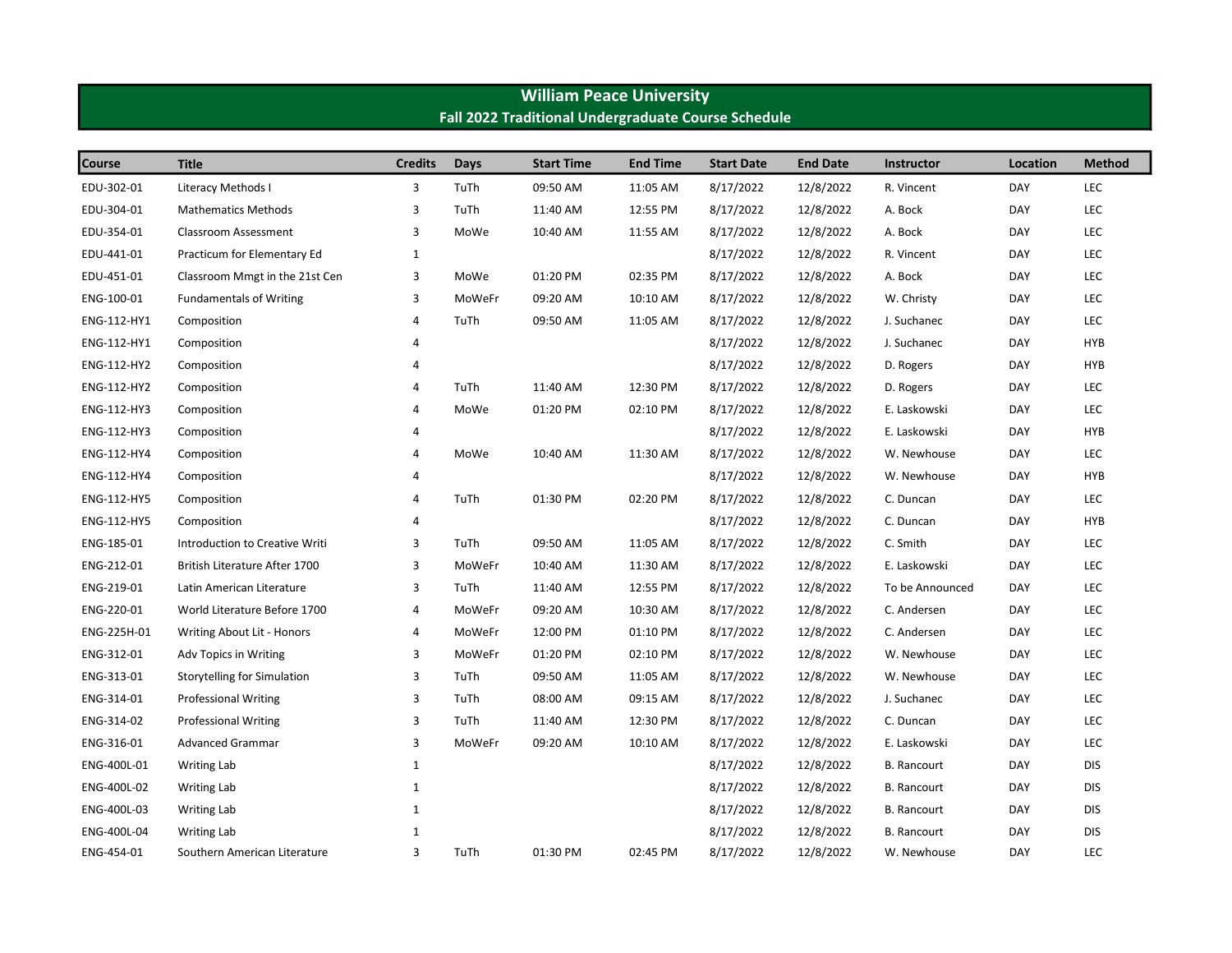| <b>Fall 2022 Traditional Undergraduate Course Schedule</b> |                                      |                |        |                   |                 |                   |                 |                       |            |               |  |
|------------------------------------------------------------|--------------------------------------|----------------|--------|-------------------|-----------------|-------------------|-----------------|-----------------------|------------|---------------|--|
| Course                                                     | <b>Title</b>                         | <b>Credits</b> | Days   | <b>Start Time</b> | <b>End Time</b> | <b>Start Date</b> | <b>End Date</b> | <b>Instructor</b>     | Location   | <b>Method</b> |  |
| ESS-110-01                                                 | Intro to Exercise & Sport Sci        | 3              | MoWeFr | 09:20 AM          | 10:10 AM        | 8/17/2022         | 12/8/2022       | M. Alzer              | DAY        | LEC           |  |
| ESS-210-01                                                 | History of American Sport            | 3              | MoWe   | 02:45 PM          | 04:00 PM        | 8/17/2022         | 12/8/2022       | S. Sides              | <b>DAY</b> | LEC           |  |
| ESS-312-01                                                 | Nutrition                            | 3              | MoWeFr | 01:20 PM          | 02:10 PM        | 8/17/2022         | 12/8/2022       | M. Alzer              | DAY        | LEC           |  |
| ESS-400-01                                                 | <b>Exercise and Sport Physiology</b> | $\overline{4}$ | TuTh   | 09:50 AM          | 11:05 AM        | 8/17/2022         | 12/8/2022       | M. Alzer              | <b>DAY</b> | LEC           |  |
| ESS-400L-01                                                | Exer & Sport Physiology Lab          | 0              | Tu     | 01:30 PM          | 04:20 PM        | 8/17/2022         | 12/8/2022       | M. Alzer              | DAY        | LEC           |  |
| FYS-100-01                                                 | First Year Seminar                   | $\mathbf{1}$   | Mo     | 09:20 AM          | 10:30 AM        | 8/17/2022         | 12/8/2022       | To be Announced       | <b>DAY</b> | LEC           |  |
| FYS-100-02                                                 | First Year Seminar                   | $\mathbf{1}$   | We     | 09:20 AM          | 10:30 AM        | 8/17/2022         | 12/8/2022       | D. Dillon             | DAY        | LEC           |  |
| FYS-100-03                                                 | First Year Seminar                   | $\mathbf{1}$   | Tu     | 09:50 AM          | 11:00 AM        | 8/17/2022         | 12/8/2022       | K. Klinegores         | <b>DAY</b> | LEC           |  |
| FYS-100-04                                                 | First Year Seminar                   | $\mathbf{1}$   | Th     | 09:50 AM          | 11:00 AM        | 8/17/2022         | 12/8/2022       | To be Announced       | DAY        | LEC           |  |
| FYS-100-05                                                 | <b>First Year Seminar</b>            | $\mathbf{1}$   | Mo     | 12:00 PM          | 01:10 PM        | 8/17/2022         | 12/8/2022       | To be Announced       | DAY        | LEC           |  |
| FYS-100-06                                                 | First Year Seminar                   | $\mathbf{1}$   | We     | 12:00 PM          | 01:10 PM        | 8/17/2022         | 12/8/2022       | To be Announced       | DAY        | LEC           |  |
| FYS-100-07                                                 | First Year Seminar                   | $\mathbf{1}$   | Tu     | 11:40 AM          | 12:50 PM        | 8/17/2022         | 12/8/2022       | To be Announced       | <b>DAY</b> | LEC           |  |
| FYS-100-08                                                 | First Year Seminar                   | $\mathbf{1}$   | Th     | 11:40 AM          | 12:50 PM        | 8/17/2022         | 12/8/2022       | To be Announced       | DAY        | LEC           |  |
| HIS-103-01                                                 | <b>World Civilizations I</b>         | 3              | TuTh   | 08:00 AM          | 09:15 AM        | 8/17/2022         | 12/8/2022       | To be Announced       | DAY        | LEC           |  |
| HIS-200-01                                                 | Pre-Colmu & Colonial Amer Hist       | 3              | MoWeFr | 09:20 AM          | 10:10 AM        | 8/17/2022         | 12/8/2022       | K. Otis               | DAY        | LEC           |  |
| HIS-201-01                                                 | US Hist to 1865: "Beco Amer."        | 3              | MoWeFr | 10:40 AM          | 11:30 AM        | 8/17/2022         | 12/8/2022       | K. Otis               | DAY        | LEC           |  |
| HIS-202-01                                                 | Us Since 1865 Myth, memory, his      | 3              | MoWeFr | 12:00 PM          | 12:50 PM        | 8/17/2022         | 12/8/2022       | K. Otis               | <b>DAY</b> | LEC           |  |
| HIS-395-01                                                 | Spec Top-History of Amer Youth       | 3              | MoWeFr | 01:20 PM          | 02:10 PM        | 8/17/2022         | 12/8/2022       | K. Otis               | <b>DAY</b> | LEC           |  |
| HON-100-01                                                 | <b>Exploring Critical Issues</b>     | 3              | TuTh   | 11:40 AM          | 12:55 PM        | 8/17/2022         | 12/8/2022       | H. Gailor             | DAY        | LEC           |  |
| HON-195L-01                                                | Hon Sp Top Lab: Ldrshp Retreat       | $\mathbf{1}$   | FrSa   |                   |                 | 9/9/2022          | 9/11/2022       | H. Gailor, D. Dillon  | DAY        | LEC           |  |
| HON-300-01                                                 | <b>Advanced Honors Seminar</b>       | 3              | MoWe   | 04:20 PM          | 05:35 PM        | 8/17/2022         | 12/8/2022       | M. Maguire            | <b>DAY</b> | LEC           |  |
| HON-395L-01                                                | Hon Sp Top Lab: DC Study Away        | $\mathbf{1}$   | FrSa   |                   |                 | 10/21/2022        | 10/23/2022      | M. Maguire, D. Dillon | <b>DAY</b> | LEC           |  |
| HON-493-01                                                 | Honors Capstone Experience           | $\mathbf{1}$   | We     | 06:30 PM          | 08:00 PM        | 8/17/2022         | 12/8/2022       | K. Otis               | DAY        | LEC           |  |
| HON-493-02                                                 | Honors Capstone Experience           | $\mathbf{1}$   | TuTh   | 11:40 AM          | 12:55 PM        | 8/17/2022         | 12/8/2022       | H. Gailor             | <b>DAY</b> | LEC           |  |
| HON-493-03                                                 | Honors Capstone Experience           | $\mathbf{1}$   |        |                   |                 | 8/17/2022         | 12/8/2022       | P. Myer               | DAY        | LEC           |  |
| MAT-111-01                                                 | College Algebra                      | 3              | MoWeFr | 09:20 AM          | 10:10 AM        | 8/17/2022         | 12/8/2022       | To be Announced       | DAY        | LEC           |  |
| MAT-111-02                                                 | College Algebra                      | 3              | MoWeFr | 10:40 AM          | 11:30 AM        | 8/17/2022         | 12/8/2022       | To be Announced       | DAY        | LEC           |  |
| MAT-111W-01                                                | College Algebra With Workshop        | 4              | TuTh   | 09:50 AM          | 10:40 AM        | 8/17/2022         | 12/8/2022       | To be Announced       | DAY        | LEC           |  |
| MAT-111W-01                                                | College Algebra With Workshop        | 4              | MoWe   | 08:00 AM          | 08:50 AM        | 8/17/2022         | 12/8/2022       | To be Announced       | DAY        | LEC           |  |
| MAT-201-01                                                 | <b>Introduction to Statistics</b>    | 3              | MoWe   | 01:20 PM          | 02:35 PM        | 8/17/2022         | 12/8/2022       | R. Reece              | <b>DAY</b> | LEC           |  |
| MAT-201-02                                                 | Introduction to Statistics           | 3              | TuTh   | 09:50 AM          | 11:05 AM        | 8/17/2022         | 12/8/2022       | R. Reece              | <b>DAY</b> | LEC           |  |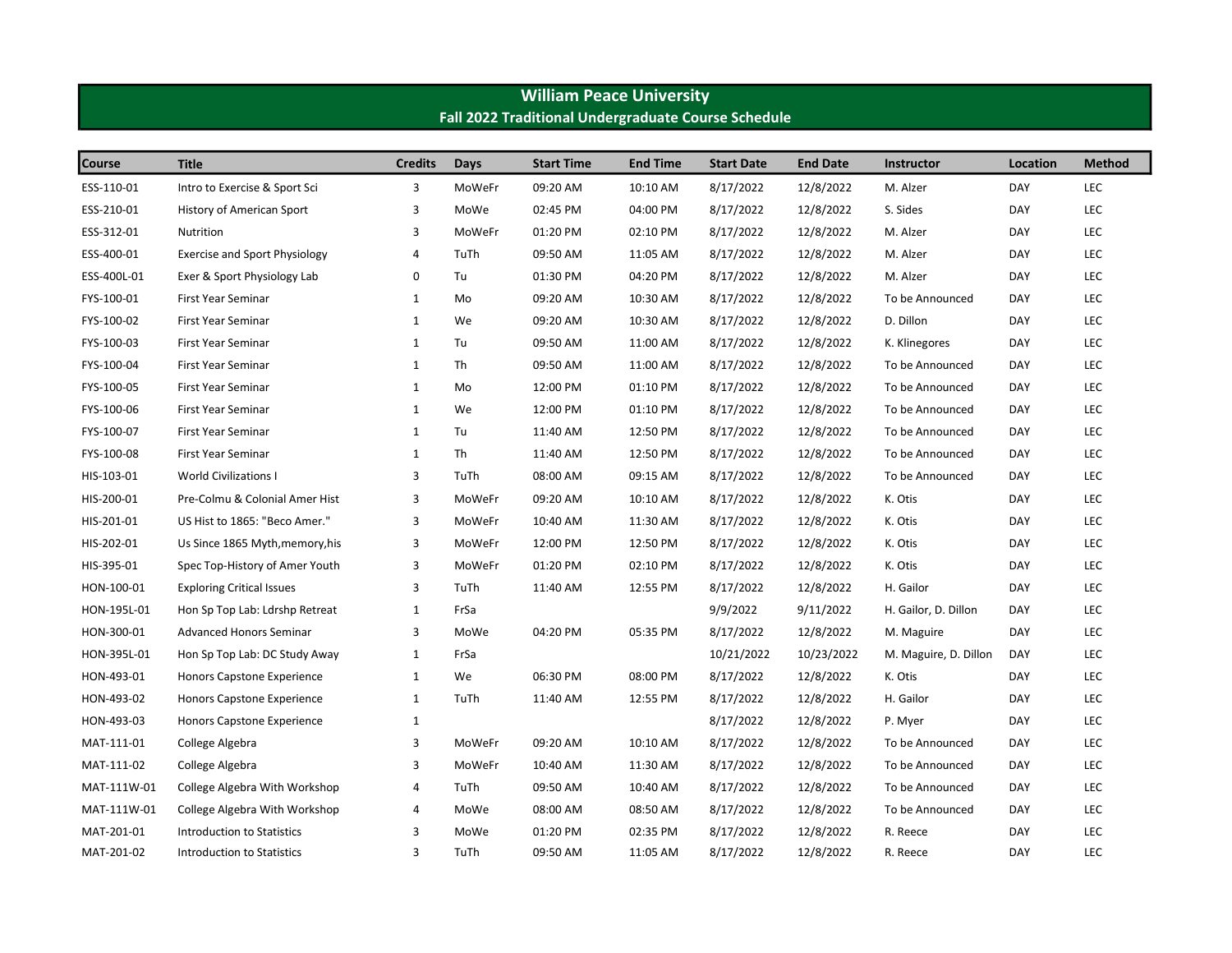| Fall 2022 Traditional Undergraduate Course Schedule |                                       |                |        |                   |                 |                   |                 |                     |            |               |  |
|-----------------------------------------------------|---------------------------------------|----------------|--------|-------------------|-----------------|-------------------|-----------------|---------------------|------------|---------------|--|
| <b>Course</b>                                       | <b>Title</b>                          | <b>Credits</b> | Days   | <b>Start Time</b> | <b>End Time</b> | <b>Start Date</b> | <b>End Date</b> | <b>Instructor</b>   | Location   | <b>Method</b> |  |
| MAT-201-03                                          | Introduction to Statistics            | 3              | TuTh   | 11:40 AM          | 12:55 PM        | 8/17/2022         | 12/8/2022       | R. Reece            | <b>DAY</b> | LEC           |  |
| MAT-201-04                                          | <b>Introduction to Statistics</b>     | 3              | TuTh   | 01:30 PM          | 02:45 PM        | 8/17/2022         | 12/8/2022       | To be Announced     | DAY        | LEC           |  |
| MAT-202-01                                          | <b>Finite Math</b>                    | 3              | MoWeFr | 12:00 PM          | 12:50 PM        | 8/17/2022         | 12/8/2022       | R. Reece            | <b>DAY</b> | LEC           |  |
| MAT-241-01                                          | <b>Calculus With Analytic Geometr</b> | 4              | TuTh   | 08:00 AM          | 09:15 AM        | 8/17/2022         | 12/8/2022       | To be Announced     | <b>DAY</b> | LEC           |  |
| MAT-241-01                                          | <b>Calculus With Analytic Geometr</b> | 4              | MoWe   | 09:20 AM          | 10:10 AM        | 8/17/2022         | 12/8/2022       | To be Announced     | DAY        | LEC           |  |
| MKT-230-01                                          | Principles of Marketing               | 3              | MoWeFr | 12:00 PM          | 12:50 PM        | 8/17/2022         | 12/8/2022       | H. Gailor           | DAY        | LEC           |  |
| MKT-331-01                                          | Advertising                           | 3              | TuTh   | 09:50 AM          | 11:05 AM        | 8/17/2022         | 12/8/2022       | M. Wang             | DAY        | LEC           |  |
| MKT-395-01                                          | Special Topics-Project Mgmt           | 3              | TuTh   | 03:20 PM          | 05:00 PM        | 8/17/2022         | 12/8/2022       | A. Davis            | DAY        | LEC           |  |
| MKT-426-01                                          | Sales and Marketing Management        | 3              | MoWe   | 01:20 PM          | 02:35 PM        | 8/17/2022         | 12/8/2022       | C. Nye              | <b>DAY</b> | LEC           |  |
| PDS-300-01                                          | <b>Career Planning Fundamentals</b>   | $\mathbf{1}$   | We     | 08:00 AM          | 08:50 AM        | 8/17/2022         | 12/8/2022       | To be Announced     | DAY        | LEC           |  |
| PDS-300-02                                          | <b>Career Planning Fundamentals</b>   | 1              | We     | 09:20 AM          | 10:10 AM        | 8/17/2022         | 12/8/2022       | To be Announced     | DAY        | LEC           |  |
| PDS-300-03                                          | <b>Career Planning Fundamentals</b>   | $\mathbf{1}$   | Mo     | 02:45 PM          | 03:35 PM        | 8/17/2022         | 12/8/2022       | To be Announced     | DAY        | LEC           |  |
| PDS-300-04                                          | <b>Career Planning Fundamentals</b>   | $\mathbf{1}$   | Tu     | 03:20 PM          | 04:10 PM        | 8/17/2022         | 12/8/2022       | To be Announced     | <b>DAY</b> | LEC           |  |
| PDS-490-HY1                                         | Internship                            | 3              | We     | 01:20 PM          | 02:10 PM        | 8/17/2022         | 12/8/2022       | To be Announced     | DAY        | <b>LEC</b>    |  |
| PDS-490-HY2                                         | Internship                            | 3              | Tu     | 08:00 AM          | 08:50 AM        | 8/17/2022         | 12/8/2022       | To be Announced     | DAY        | LEC           |  |
| PEH-100-01                                          | Lifetime Fit & Well                   | $\overline{2}$ | TuTh   | 09:50 AM          | 10:40 AM        | 8/17/2022         | 12/8/2022       | S. Sides            | DAY        | <b>LEC</b>    |  |
| PEH-136-01                                          | Yoga I                                | $\mathbf{1}$   | TuTh   | 11:40 AM          | 12:30 PM        | 8/17/2022         | 12/8/2022       | K. Yount            | DAY        | LEC           |  |
| PEH-154-01                                          | Pilates                               | $\mathbf{1}$   | TuTh   | 08:00 AM          | 08:50 AM        | 8/17/2022         | 12/8/2022       | S. Sides            | <b>DAY</b> | LEC           |  |
| PEH-222-01                                          | Personal Training                     | $\overline{2}$ | TuTh   | 01:30 PM          | 02:20 PM        | 8/17/2022         | 12/8/2022       | S. Sides            | <b>DAY</b> | LEC           |  |
| PHL-395HL-01                                        | Spec Topics-Philos-Ethics Bowl        | $\mathbf 1$    | MoWe   | 12:00 PM          | 12:50 PM        | 8/17/2022         | 12/8/2022       | Dr. Scott McElreath | DAY        | LEC           |  |
| PHL-400-01                                          | Sr Interdisciplinary Seminar          | 3              | TuTh   | 01:30 PM          | 02:45 PM        | 8/17/2022         | 12/8/2022       | Dr. Scott McElreath | DAY        | LEC           |  |
| PHL-400-02                                          | Sr Interdisciplinary Seminar          | 3              | TuTh   | 11:40 AM          | 12:55 PM        | 8/17/2022         | 12/8/2022       | Dr. Scott McElreath | DAY        | LEC           |  |
| PHL-400-03                                          | Sr Interdisciplinary Seminar          | 3              | MoWe   | 01:20 PM          | 02:35 PM        | 8/17/2022         | 12/8/2022       | Dr. Scott McElreath | DAY        | LEC           |  |
| PHL-400-04                                          | Sr Interdisciplinary Seminar          | 3              | MoWe   | 02:45 PM          | 04:00 PM        | 8/17/2022         | 12/8/2022       | Dr. Scott McElreath | DAY        | LEC           |  |
| PHY-211-01                                          | College Physics I                     | 4              | TuTh   | 08:00 AM          | 09:15 AM        | 8/17/2022         | 12/8/2022       | M. Walker           | <b>DAY</b> | LEC           |  |
| PHY-211L-01                                         | College Physics Lab                   | 0              | Tu     | 01:30 PM          | 04:20 PM        | 8/17/2022         | 12/8/2022       | M. Walker           | DAY        | LAB           |  |
| PHY-211L-02                                         | College Physics Lab                   | 0              | Th     | 01:30 PM          | 04:20 PM        | 8/17/2022         | 12/8/2022       | M. Walker           | DAY        | LAB           |  |
| PSC-201-01                                          | American Government                   | 4              | TuTh   | 08:00 AM          | 09:40 AM        | 8/17/2022         | 12/8/2022       | E. Kusko            | <b>DAY</b> | LEC           |  |
| PSC-230-01                                          | <b>International Relations</b>        | $\overline{a}$ | MoWeFr | 09:20 AM          | 10:30 AM        | 8/17/2022         | 12/8/2022       | C. Husmann          | DAY        | LEC           |  |
| PSC-270-01                                          | Intro to Law and the Legal Sys        | 4              | TuTh   | 09:50 AM          | 11:30 AM        | 8/17/2022         | 12/8/2022       | E. Kusko            | DAY        | LEC           |  |
| PSC-305-01                                          | Campaigns and Elections               | $\overline{4}$ | MoWeFr | 10:40 AM          | 11:50 AM        | 8/17/2022         | 12/8/2022       | C. Husmann          | <b>DAY</b> | <b>LEC</b>    |  |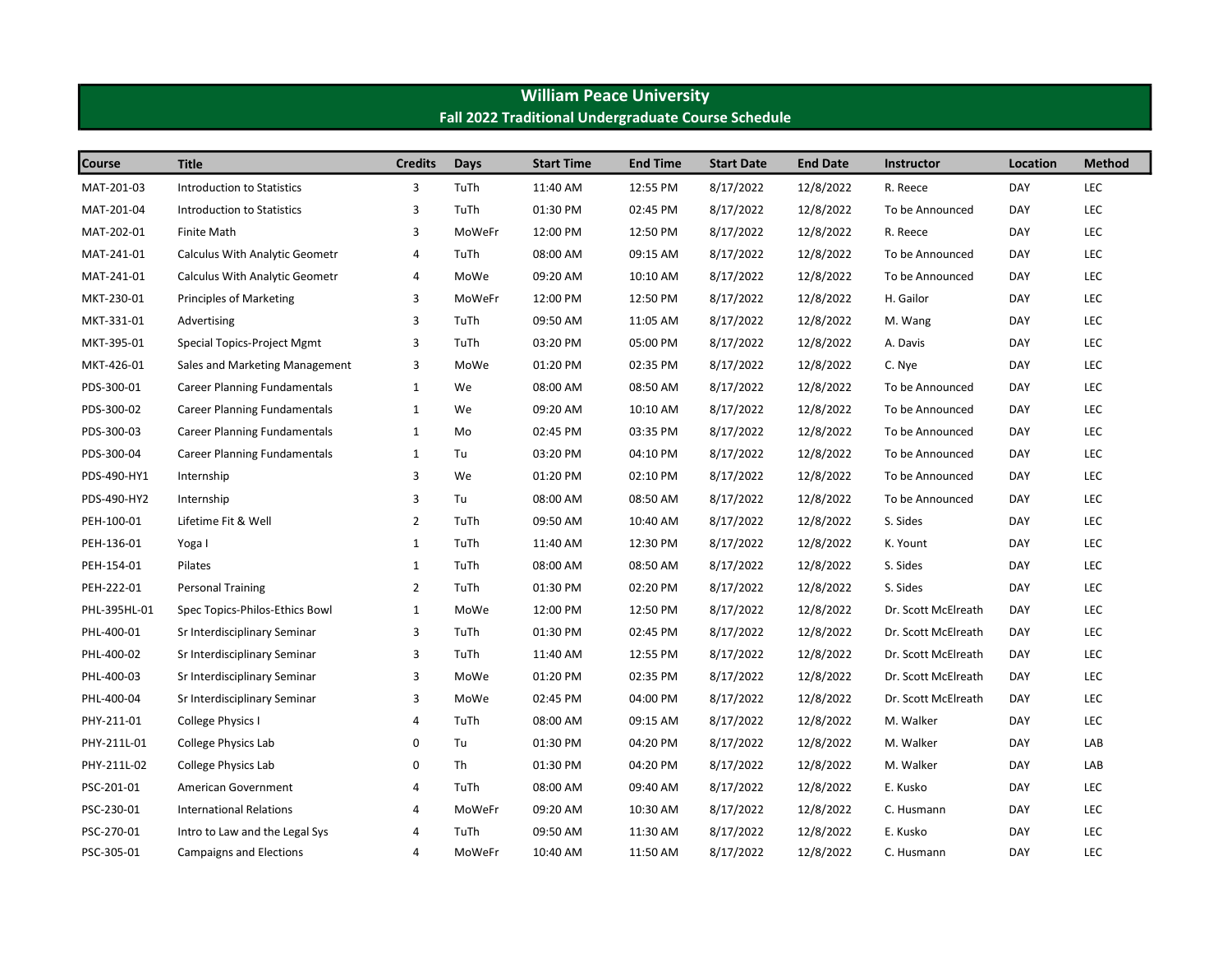| Fall 2022 Traditional Undergraduate Course Schedule |                                |                |             |                   |                 |                   |                 |                   |            |               |  |
|-----------------------------------------------------|--------------------------------|----------------|-------------|-------------------|-----------------|-------------------|-----------------|-------------------|------------|---------------|--|
| <b>Course</b>                                       | <b>Title</b>                   | <b>Credits</b> | <b>Days</b> | <b>Start Time</b> | <b>End Time</b> | <b>Start Date</b> | <b>End Date</b> | <b>Instructor</b> | Location   | <b>Method</b> |  |
| PSC-306-01                                          | <b>Media and Politics</b>      | 4              | MoWeFr      | 01:20 PM          | 02:30 PM        | 8/17/2022         | 12/8/2022       | C. Husmann        | DAY        | LEC           |  |
| PSY-101-01                                          | General Psychology             | 3              | TuTh        | 09:50 AM          | 11:05 AM        | 8/17/2022         | 12/8/2022       | K. Meginnis-Payne | DAY        | LEC           |  |
| PSY-101-02                                          | General Psychology             | 3              | TuTh        | 11:40 AM          | 12:55 PM        | 8/17/2022         | 12/8/2022       | K. Meginnis-Payne | DAY        | LEC           |  |
| PSY-101-03                                          | General Psychology             | 3              | MoWeFr      | 09:20 AM          | 10:10 AM        | 8/17/2022         | 12/8/2022       | J. Blush          | <b>DAY</b> | LEC           |  |
| PSY-101-04                                          | General Psychology             | 3              | MoWeFr      | 10:40 AM          | 11:30 AM        | 8/17/2022         | 12/8/2022       | J. Blush          | DAY        | LEC           |  |
| PSY-101HL-01                                        | General Psychology Honors Lab  | $\mathbf{1}$   | We          | 12:00 PM          | 12:50 PM        | 8/17/2022         | 12/8/2022       | J. Blush          | DAY        | LEC           |  |
| PSY-230-01                                          | Personality Psychology         | 3              | TuTh        | 01:30 PM          | 02:45 PM        | 8/17/2022         | 12/8/2022       | <b>B.</b> Witcher | DAY        | LEC           |  |
| PSY-240-01                                          | Abnormal Behavior              | 3              | MoWeFr      | 09:20 AM          | 10:10 AM        | 8/17/2022         | 12/8/2022       | K. Meginnis-Payne | <b>DAY</b> | LEC           |  |
| PSY-245-01                                          | Sport Psychology               | 3              | MoWeFr      | 12:00 PM          | 12:50 PM        | 8/17/2022         | 12/8/2022       | S. Sides          | DAY        | LEC           |  |
| PSY-300-01                                          | <b>Research Methods</b>        | 4              | TuTh        | 09:50 AM          | 11:05 AM        | 8/17/2022         | 12/8/2022       | <b>B.</b> Witcher | <b>DAY</b> | LEC           |  |
| PSY-300L-01                                         | Research Methods Lab           | 0              | Mo          | 01:20 PM          | 03:10 PM        | 8/17/2022         | 12/8/2022       | J. Blush          | DAY        | LEC           |  |
| PSY-311-01                                          | Cognitive Psychology           | 3              | TuTh        | 11:40 AM          | 12:55 PM        | 8/17/2022         | 12/8/2022       | J. Blush          | DAY        | LEC           |  |
| PSY-321-01                                          | The Psychology of Adulthood an | 3              | TuTh        | 03:20 PM          | 04:35 PM        | 8/17/2022         | 12/8/2022       | To be Announced   | <b>DAY</b> | LEC           |  |
| PSY-343-01                                          | Psychology and the Law         | 3              | MoWe        | 02:45 PM          | 04:00 PM        | 8/17/2022         | 12/8/2022       | <b>B.</b> Witcher | <b>DAY</b> | LEC           |  |
| PSY-394-01                                          | Psychology Research I          | 3              | MoWeFr      | 12:00 PM          | 12:50 PM        | 8/17/2022         | 12/8/2022       | B. Witcher        | DAY        | LEC           |  |
| PSY-396-01                                          | Psych Research II              | 3              | MoWeFr      | 12:00 PM          | 12:50 PM        | 8/17/2022         | 12/8/2022       | <b>B.</b> Witcher | DAY        | LEC           |  |
| PSY-440-01                                          | Counseling Theories and Techni | 3              | MoWeFr      | 10:40 AM          | 11:30 AM        | 8/17/2022         | 12/8/2022       | K. Meginnis-Payne | DAY        | LEC           |  |
| PSY-480-01                                          | Honors Thesis in Psych         | 3              | MoWeFr      | 12:00 PM          | 12:50 PM        | 8/17/2022         | 12/8/2022       | <b>B.</b> Witcher | <b>DAY</b> | LEC           |  |
| REL-111-01                                          | <b>World Religions</b>         | 3              | TuTh        | 11:40 AM          | 12:55 PM        | 8/17/2022         | 12/8/2022       | C. Born           | DAY        | LEC           |  |
| SGD-111-01                                          | Intro to Simulation & Game Des | 3              | TuTh        | 01:30 PM          | 02:45 PM        | 8/17/2022         | 12/8/2022       | R. Christman      | <b>DAY</b> | LEC           |  |
| SGD-151-01                                          | <b>Computer Programming</b>    | 3              | TuTh        | 09:50 AM          | 11:05 AM        | 8/17/2022         | 12/8/2022       | To be Announced   | DAY        | LEC           |  |
| SGD-222-01                                          | Simulation & Game Design       | 3              | TuTh        | 11:40 AM          | 12:55 PM        | 8/17/2022         | 12/8/2022       | <b>B.</b> Crews   | <b>DAY</b> | LEC           |  |
| SGD-311-01                                          | Simulation & Game Tech II      | 3              | MoWeFr      | 02:40 PM          | 03:30 PM        | 8/17/2022         | 12/8/2022       | <b>B.</b> Crews   | DAY        | LEC           |  |
| SGD-322-01                                          | 3D Modeling and Animation      | 3              | MoWe        | 01:20 PM          | 02:35 PM        | 8/17/2022         | 12/8/2022       | <b>B.</b> Crews   | <b>DAY</b> | LEC           |  |
| SGD-411-01                                          | Collaborative Sim & Game Des   | 3              | MoWeFr      | 10:40 AM          | 11:30 AM        | 8/17/2022         | 12/8/2022       | <b>B.</b> Crews   | DAY        | LEC           |  |
| SPA-205-01                                          | <b>Hispanic Voices</b>         | 3              | TuTh        | 08:00 AM          | 09:10 AM        | 8/17/2022         | 12/8/2022       | A. Croasmun       | DAY        | LEC           |  |
| THE-103-01                                          | Theatre Appreciation           | $\overline{4}$ | MoWeFr      | 01:20 PM          | 02:30 PM        | 8/17/2022         | 12/8/2022       | A. Pridgen        | <b>DAY</b> | LEC           |  |
| THE-110-01                                          | Acting I: Improvisation        | 4              | TuTh        | 11:40 AM          | 01:20 PM        | 8/17/2022         | 12/8/2022       | A. Pridgen        | DAY        | LEC           |  |
| THE-148-01                                          | Intro to Technical Theatre     | 4              | MoWeFr      | 09:20 AM          | 10:30 AM        | 8/17/2022         | 12/8/2022       | J. Jones          | <b>DAY</b> | LEC           |  |
| THE-151-01                                          | <b>Applied Voice</b>           | 1              |             |                   |                 | 8/17/2022         | 12/8/2022       | R. Hodge          | <b>DAY</b> | LEC           |  |
| THE-167-01                                          | Introduction to Dance          | $\overline{2}$ | TuTh        | 01:30 PM          | 03:10 PM        | 8/17/2022         | 12/8/2022       | A. Pridgen        | <b>DAY</b> | <b>LEC</b>    |  |